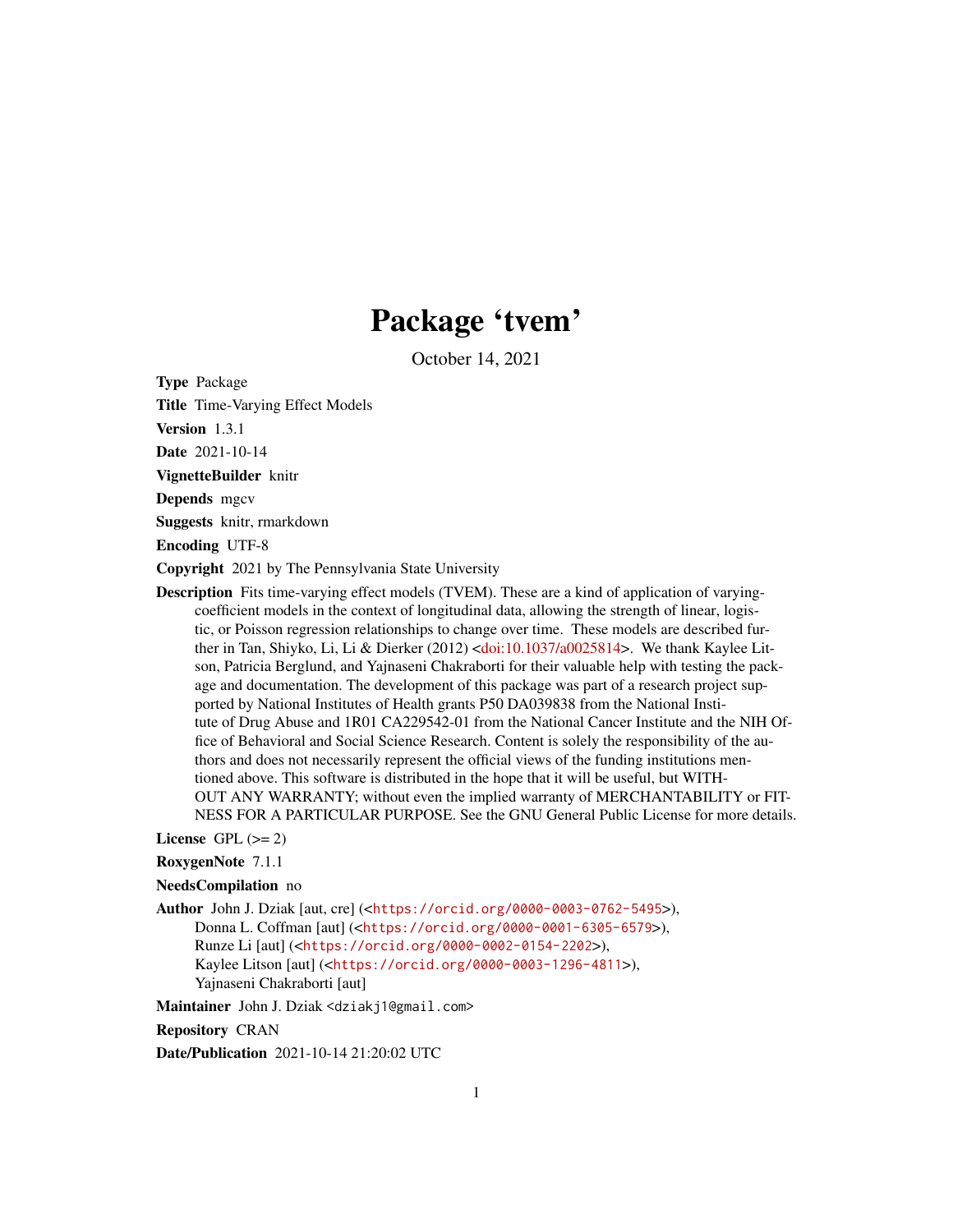### <span id="page-1-0"></span>R topics documented:

| Index |  |  |
|-------|--|--|

plot.tvem *plot.tvem: Produce plots for a tvem model.*

#### Description

Produces plots from a tvem object produced by the tvem function. These plots will be shown on the default output device (likely the screen); they can of course be written to a file instead, by preceding the call to plot.tvem with a call to png(), pdf(), or other R graphic file output functions.

#### Usage

```
## S3 method for class 'tvem'
plot(
 x,
 use_panes = TRUE,
 which_plot = NULL,
  diagnostics = FALSE,
  exponentiate = FALSE,
  ...
)
```
#### Arguments

| $\mathsf{x}$ | The TVEM object to be plotted.                                                                                                                                                                                                                                                                                                                              |
|--------------|-------------------------------------------------------------------------------------------------------------------------------------------------------------------------------------------------------------------------------------------------------------------------------------------------------------------------------------------------------------|
| use_panes    | Whether to plot multiple coefficient functions in a single image.                                                                                                                                                                                                                                                                                           |
| which_plot   | The coefficient number to plot, if only one plot is desired at a time.                                                                                                                                                                                                                                                                                      |
| diagnostics  | If this is set to TRUE, then instead of plotting coefficient functions, the function<br>will show a histogram of residuals and a plot of fitted values versus residuals.<br>These may be useful in checking for outliers or skew in TVEM with a numeric<br>outcome. They are not likely to be as useful in TVEM with a binary or other<br>discrete outcome. |
| exponentiate | If this is set to TRUE and if the TVEM had a binary outcome, then the exponen-<br>tiated coefficient functions (representing odds and odds ratios) will be plotted<br>rather than the usual coefficient functions (representing log odds and log odds<br>ratios).                                                                                           |
|              | Further arguments currently not supported                                                                                                                                                                                                                                                                                                                   |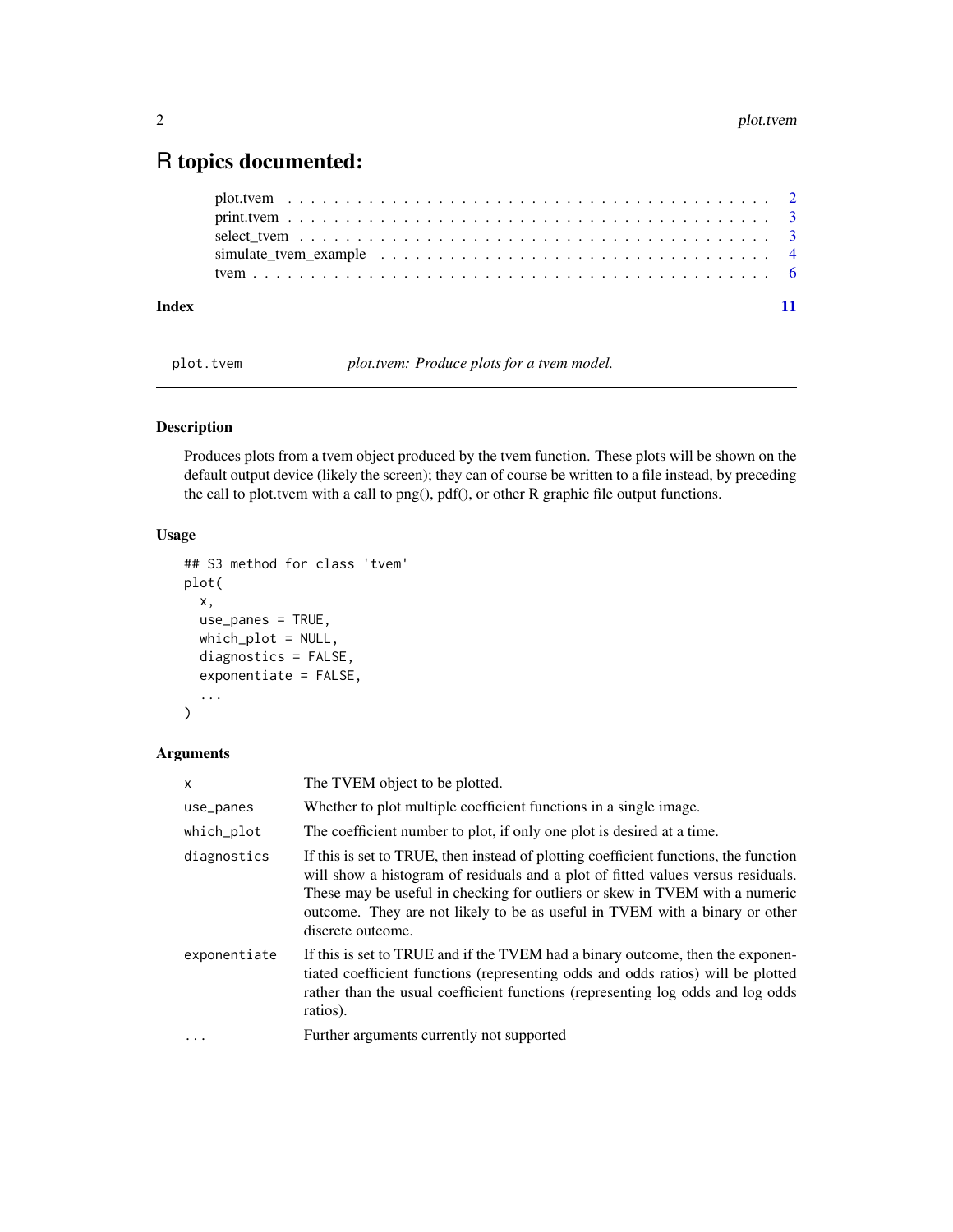<span id="page-2-0"></span>

#### Description

print.tvem: Print output from a model that was fit by the tvem function.

#### Usage

## S3 method for class 'tvem'  $print(x, \text{ or} \text{rate} = \text{TRUE}, \ldots)$ 

#### Arguments

| X      | The tvem object (output of the tvem or select tvem function)                        |
|--------|-------------------------------------------------------------------------------------|
| ornate | Whether to print lines between different sections of the output for easier reading. |
| .      | Further arguments currently not supported                                           |

| select_tvem | select_tvem: Select number of interior knots for an unpenalized            |
|-------------|----------------------------------------------------------------------------|
|             | <b>TVEM.</b> If there are more than one time-varying coefficient, then the |
|             | current version of this function constrains each to have the same num-     |
|             | ber and location of knots, in order to #' avoid a higher-dimensional       |
|             | grid search.                                                               |
|             |                                                                            |

#### Description

select\_tvem: Select number of interior knots for an unpenalized TVEM. If there are more than one time-varying coefficient, then the current version of this function constrains each to have the same number and location of knots, in order to #' avoid a higher-dimensional grid search.

#### Usage

```
select_tvem(
 max_knots = 5,
 keep_going_if_too_few = FALSE,
 use_bic = FALSE,
 penalize = FALSE,
 print_output = TRUE,
  ...
)
```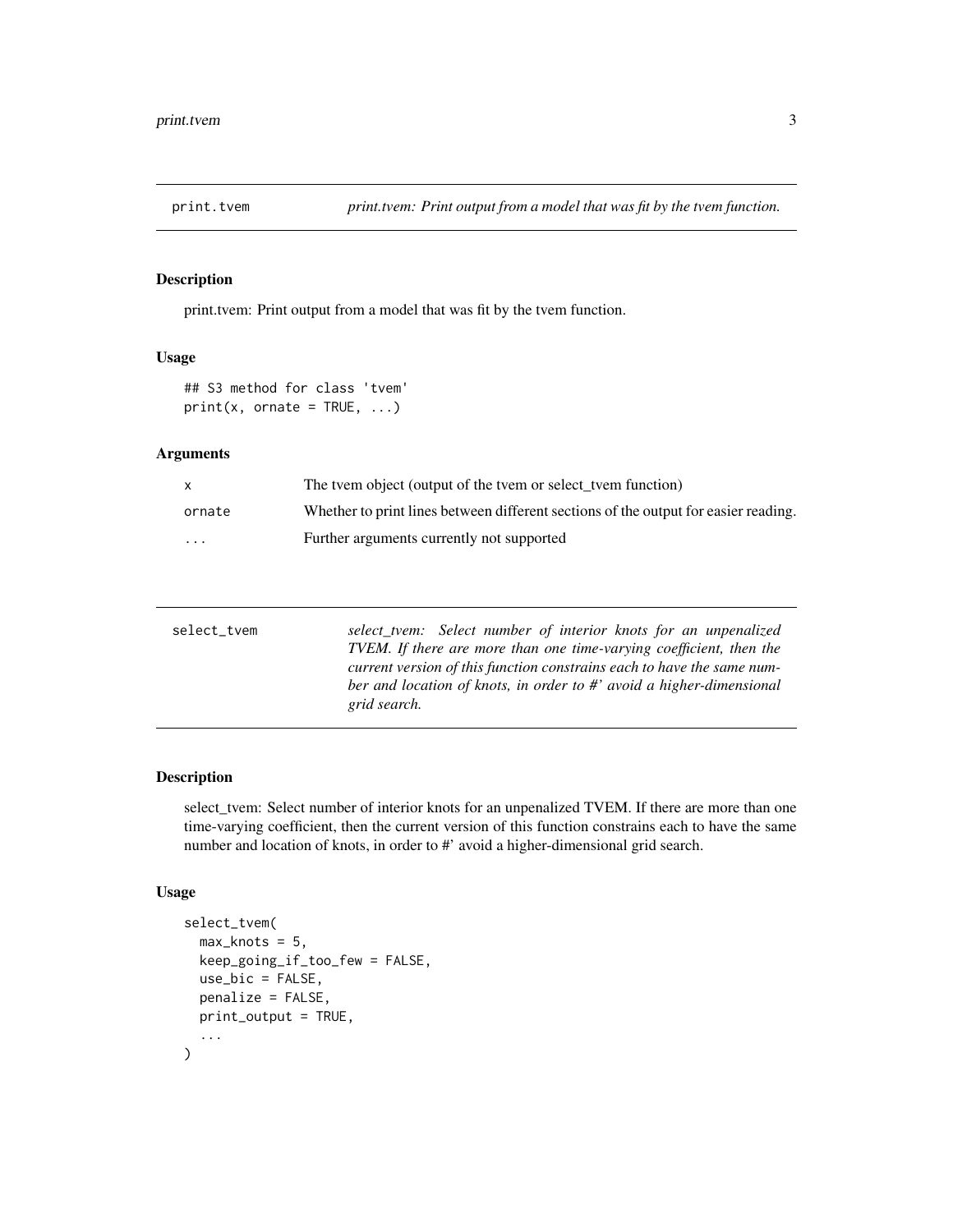#### <span id="page-3-0"></span>Arguments

| max_knots             | The maximum number of interior knots to try (0 through max_knots)                                                                                                                                                                                                                                                                          |
|-----------------------|--------------------------------------------------------------------------------------------------------------------------------------------------------------------------------------------------------------------------------------------------------------------------------------------------------------------------------------------|
| keep_going_if_too_few |                                                                                                                                                                                                                                                                                                                                            |
|                       | Whether to continue in a stepwise fashion if the max_knots does not seem to be<br>high enough                                                                                                                                                                                                                                              |
| use_bic               | Whether to use BIC (TRUE) instead of AIC (FALSE) when selecting the best<br>model. Note that both of these IC's are calculated from the working-independence<br>pseudolikelihood rather than the unknown true likelihood. However, for BIC,<br>the sample size is taken to be the number of subjects, not the number of obser-<br>vations. |
| penalize              | Whether to include a penalty function in estimation                                                                                                                                                                                                                                                                                        |
| print_output          | Whether to print the pseudolikelihoods obtained for each candidate number of<br>interior knots.                                                                                                                                                                                                                                            |
| $\ddotsc$             | Other inputs to be sent along to each call to the tvem function.                                                                                                                                                                                                                                                                           |

#### Value

A TVEM object for the fitted model, with an additional component containing a table of information criteria.

#### Examples

```
set.seed(123)
the_data <- simulate_tvem_example(n_subjects=200)
tvem_model <- tvem(data=the_data,
              formula=y~1,
              id=subject_id,
              time=time)
print(tvem_model)
plot(tvem_model)
```
simulate\_tvem\_example *simulate\_tvem\_example: Simulate a dataset for demonstrating the tvem function.*

#### Description

By default, the data-generating model has a time-varying intercept, and two time-varying covariates named x1 and x2. x1 has a time-varying effect and x2 has a time-invariant effect.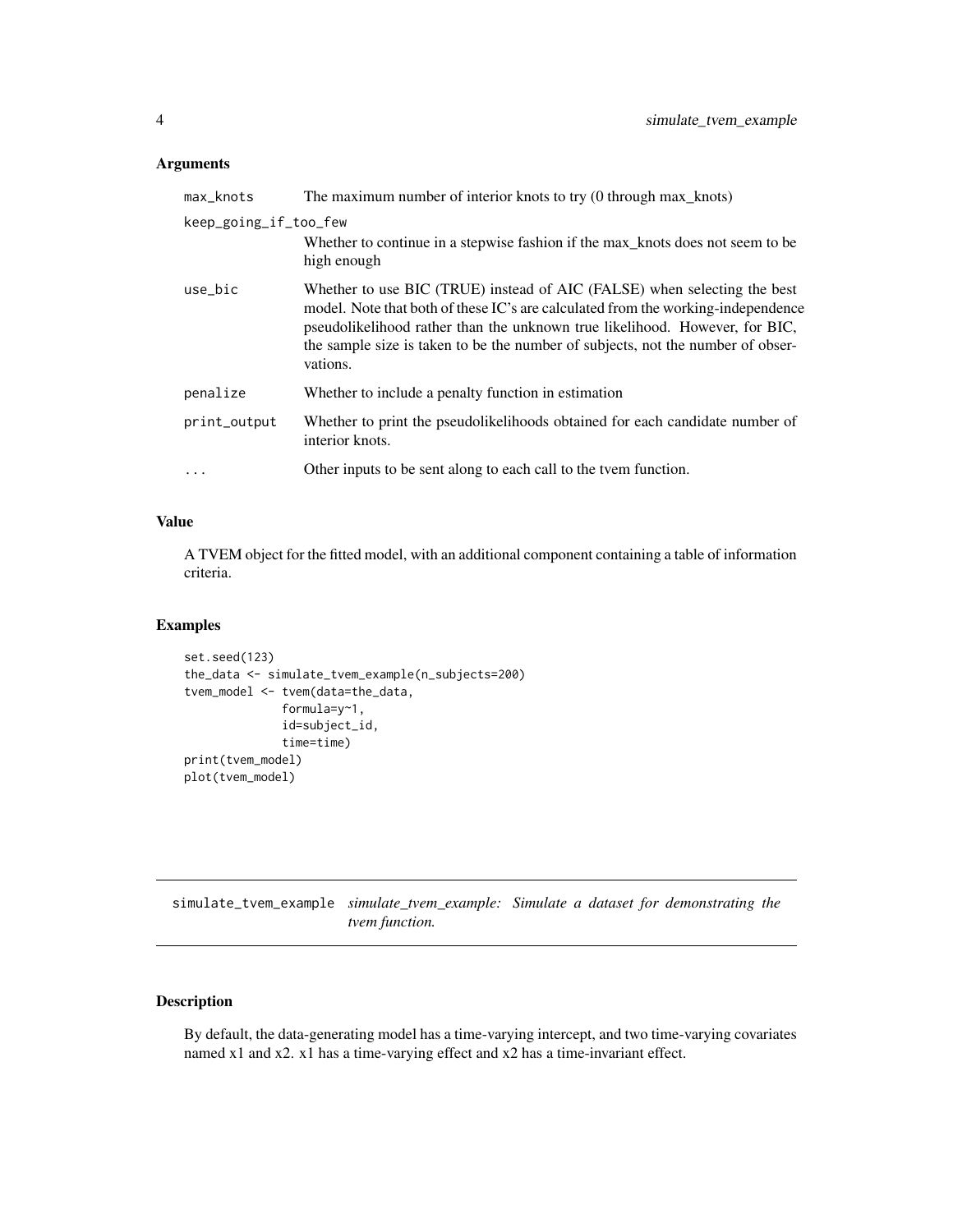simulate\_tvem\_example 5

#### Usage

```
simulate_tvem_example(
 n_subjects = 300,
 max_time = 7,simulate_binary = FALSE,
 n_obs_possible = 141,
 prop\_obs\_observed = 0.3,
  signa_x1 = 2,
  signa_x^2 = 2,
  truncate_for_realism = TRUE,
  round_digits = 3,
 x1_short_term_rho = 0.7,
  x2_short_term_rho = 0.7,
  signa_y = 1.5,
 mu_x1_function = function(t) { 6 - 2 * sqrt(pmax(0, (t/7) - 0.2)) },
 mu_x^2-function = function(t) { 3 + sqrt(pmax(0, (t/7) - 0.5)) },
 beta0_y_function = function(t) { 1 - 0.3 * sqrt(t/7) },<br>beta1_y_function = function(t) { 0.5 * (t/7)^2 },
 beta1_y_function = function(t) {
 beta2_y_function = function(t) { rep(0.2, length(t)) },
 y_short_term_rho = 0.8
\mathcal{L}
```
#### Arguments

| n_subjects           | Number of subjects in dataset                                                                                                                                                                                                                                                                    |
|----------------------|--------------------------------------------------------------------------------------------------------------------------------------------------------------------------------------------------------------------------------------------------------------------------------------------------|
| max_time             | The time point at the end of the simulated time interval                                                                                                                                                                                                                                         |
| simulate_binary      |                                                                                                                                                                                                                                                                                                  |
|                      | Whether the simulated data should be binary                                                                                                                                                                                                                                                      |
|                      | n_obs_possible Total number of possible measurement times per subject                                                                                                                                                                                                                            |
| prop_obs_observed    |                                                                                                                                                                                                                                                                                                  |
|                      | Proportion of these that are actually observed                                                                                                                                                                                                                                                   |
| sigma_x1             | Standard deviation of covariate 1, assumed homoskedastic over time                                                                                                                                                                                                                               |
| $sigma_x2$           | Standard deviation of covariate 2, assumed homoskedastic over time                                                                                                                                                                                                                               |
| truncate_for_realism |                                                                                                                                                                                                                                                                                                  |
|                      | Whether to prevent simulated values from going below $0$ or above $10$ , in order<br>to imitate survey data; used only for normally distributed outcomes. Set this to<br>FALSE if you are running a simulation, in order to avoid losing coverage due to<br>departing from the parametric model. |
| round_digits         | Number of digits at which to round the generated data; used only for normally<br>distributed outcomes                                                                                                                                                                                            |
| x1_short_term_rho    |                                                                                                                                                                                                                                                                                                  |
|                      | Correlation between adjacent measurements of covariate 1                                                                                                                                                                                                                                         |
| x2_short_term_rho    |                                                                                                                                                                                                                                                                                                  |
|                      | Correlation between adjacent measurements of covariate 2                                                                                                                                                                                                                                         |
| sigma_y              | Error standard deviation of y, only used if the outcomes are to be normal rather<br>than binary                                                                                                                                                                                                  |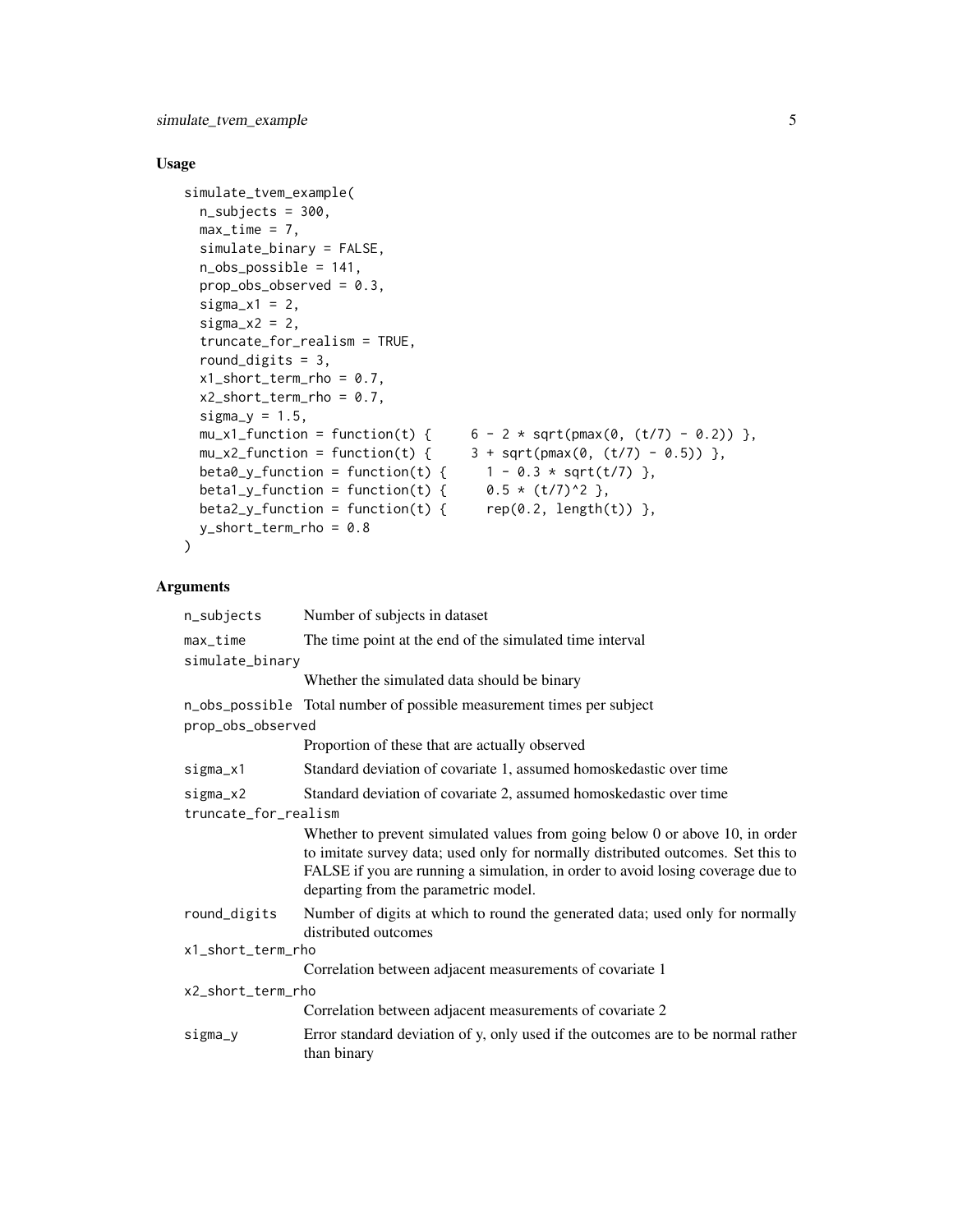```
mu_x1_function Mean of covariate 1 as function of time
mu_x2_function Mean of covariate 2 as function of time
beta0_y_function
                 TVEM intercept as function of time
beta1_y_function
                  TVEM coefficient of covariate 1 as function of time
beta2_y_function
                 TVEM coefficient of covariate 2 as function of time
y_short_term_rho
                 Correlation between adjacent measurements of y, only used if it is normal and
                 not binary
```
#### Value

A simulated dataset with the following variables:

subject\_id Subject ID

time Observation time

x1 First covariate

x2 Second covariate

y Outcome variable

#### Examples

set.seed(123) the\_data <- simulate\_tvem\_example(simulate\_binary=TRUE)

tvem *tvem: Fit a time-varying effect model.*

#### Description

Fits a time-varying effect model (Tan et al., 2012); that is, a varying-coefficients model (Hastie & Tibshirani, 1993) for longitudinal data.

#### Usage

```
tvem(
  data,
  formula,
  id,
  time,
  invar_effects = NULL,
  family = gaussian(),
  weights = NULL,
```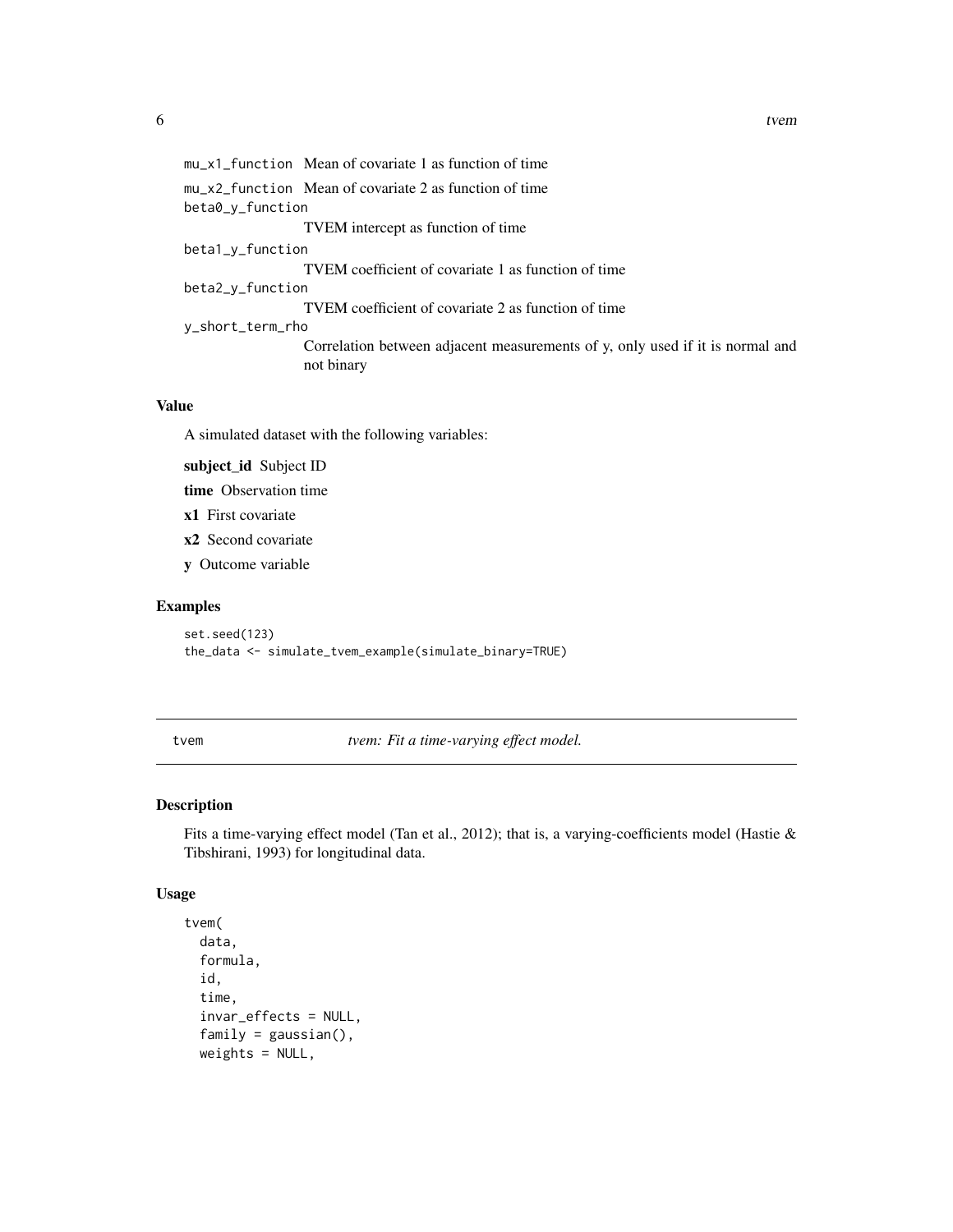tvem  $\sim$  7

```
num_knots = 20,
 spline_order = 3,
 penalty_function_order = 1,
 grid = 100,
 penalize = TRUE,
 alpha = 0.05,
 basis = "ps",method = "fREM."use_naive_se = FALSE,
 print_gam_formula = FALSE,
 normalize_weights = TRUE
\mathcal{L}
```
#### Arguments

| data          | The dataset containing the observations, assumed to be in long form (i.e., one<br>row per observation, potentially multiple rows per subject).                                                                                                                                                                                                                                                                                                                                                                                                                                                                                                          |
|---------------|---------------------------------------------------------------------------------------------------------------------------------------------------------------------------------------------------------------------------------------------------------------------------------------------------------------------------------------------------------------------------------------------------------------------------------------------------------------------------------------------------------------------------------------------------------------------------------------------------------------------------------------------------------|
| formula       | A formula listing the outcome on the left side, and the time-varying effects on<br>the right-side. For a time-varying intercept only, use $y \sim 1$ , where y is the name<br>of the outcome. For a single time-varying-effects covariate, use y~x, where x is<br>the name of the covariate. For multiple covariates, use syntax like $y \sim x1 + x2$ . Do<br>not include the non-time-varying-effects covariates here. Note that the values<br>of these covariates themselves may either be time-varying or time-invariant. For<br>example, time-invariant biological sex may have a time-varying effect on time-<br>varying height during childhood. |
| id            | The name of the variable in the dataset which represents subject (participant)<br>identity. Observations are considered to be correlated within subject (although<br>the correlation structure is not explicitly modeled) but are assumed independent<br>between subjects.                                                                                                                                                                                                                                                                                                                                                                              |
| time          | The name of the variable in the dataset which represents time. The regression<br>coefficient functions representing the time-varying effects are assumed to be<br>smooth functions of this variable.                                                                                                                                                                                                                                                                                                                                                                                                                                                    |
| invar_effects | Optionally, the names of one or more variables in the dataset assumed to have<br>a non-time-varying (i.e., time-invariant) regression effect on the outcome. The<br>values of these covariates themselves may either be time-varying or time-invariant.<br>The covariates should be specified as the right side of a formula, e.g., $-x1$ or<br>$~x1+x2.$                                                                                                                                                                                                                                                                                               |
| family        | The outcome family, as specified in functions like glm. For a numerical outcome<br>you can use the default of gaussian(). For a binary outcome, use binomial(). For<br>a count outcome, you can use poisson(). The parentheses after the family name<br>are there because it is actually a built-in R object.                                                                                                                                                                                                                                                                                                                                           |
| weights       | An optional sampling weight variable.                                                                                                                                                                                                                                                                                                                                                                                                                                                                                                                                                                                                                   |
| num_knots     | The number of interior knots assumed per spline function, not counting exterior<br>knots. This is assumed to be the same for each function. If penalized=TRUE is<br>used, it is probably okay to leave num_knots at its default.                                                                                                                                                                                                                                                                                                                                                                                                                        |
| spline_order  | The shape of the function between knots, with a default of 3 representing cubic<br>spline.                                                                                                                                                                                                                                                                                                                                                                                                                                                                                                                                                              |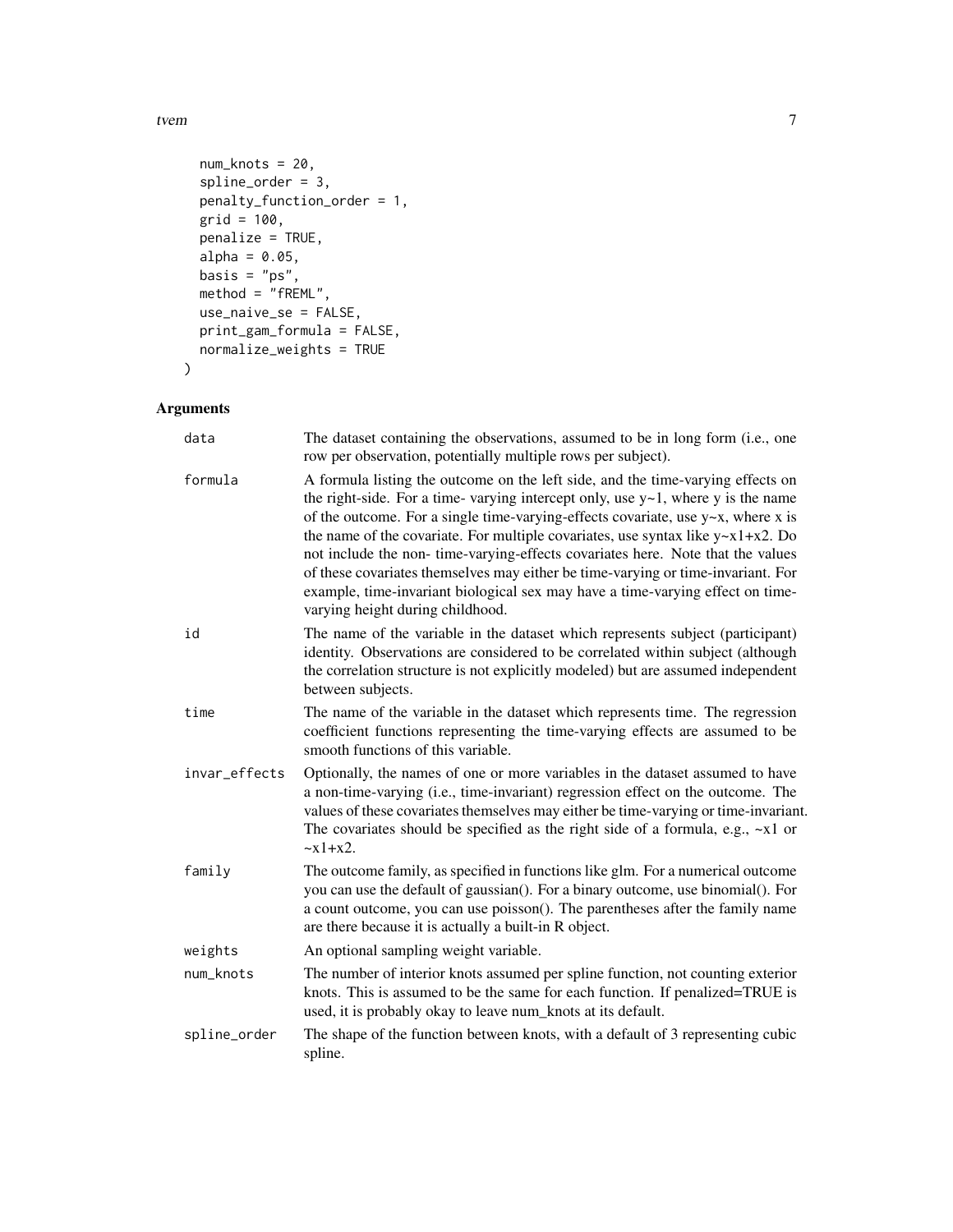#### penalty\_function\_order

The order of the penalty function (see Eilers and Marx, 1996), with a default of 1 for first-order difference penalty. Eilers and Marx (1996) used second-order difference but we found first-order seemed to perform parsimoniously in this setting. Please feel free to consider setting this to 2 to explore other possible results. The penalty function is something analogous to a prior distribution describing how smooth or flat the estimated coefficient functions should be, with 1 being smoothest. grid The number of points at which the spline coefficients will be estimated, for the purposes of the pointwise estimates and pointwise standard errors to be included in the output object. The grid points will be generated as equally spaced over the observed interval. Alternatively, grid can be specified as a vector instead, in which each number in the vector is interpreted as a time point for the grid itself. penalize Whether to add a complexity penalty; TRUE or FALSE alpha One minus the nominal coverage for the pointwise confidence intervals to be constructed. Note that a multiple comparisons correction is not applied. Also, in some cases the nominal coverage may not be exactly achieved even pointwise, because of uncertainty in the tuning parameter and risk of overfitting. These problems are not unique to TVEM but are found in many curve- fitting situations. basis Form of function basis (an optional argument about computational details passed on to the mgcv::s function as bs=). We strongly recommend leaving it at the default value. method Fitting method (an optional argument about computational details passed on to the mgcv::bam function as method). We strongly recommend leaving it at the

use\_naive\_se Whether to save time by using a simpler, less valid formula for standard errors. Only do this if you are doing TVEM inside a loop for bootstrapping or model selection and plan to ignore these standard errors.

#### print\_gam\_formula

default value.

whether to print the formula used to do the back-end calculations in the bam (large data gam) function in the mgcv package.

#### normalize\_weights

Whether to rescale (standardize) the weights variable to have a mean of 1 for the dataset used in the analysis. Setting this to FALSE might lead to invalid standard errors caused by misrepresentation of the true sample size. This option is irrelevant and ignored if a weight variable is not specified, because in that case all the weights are effectively 1 anyway. An error will result if the function is asked to rescale weights and any of the weights are negative; however, it is very rare for sampling weights to be negative.

#### Value

An object of type tvem. The components of an object of type tvem are as follows:

time\_grid A vector containing many evenly spaced time points along the interval between the lowest and highest observed time value. The exact number of points is determined by the input parameter 'grid'.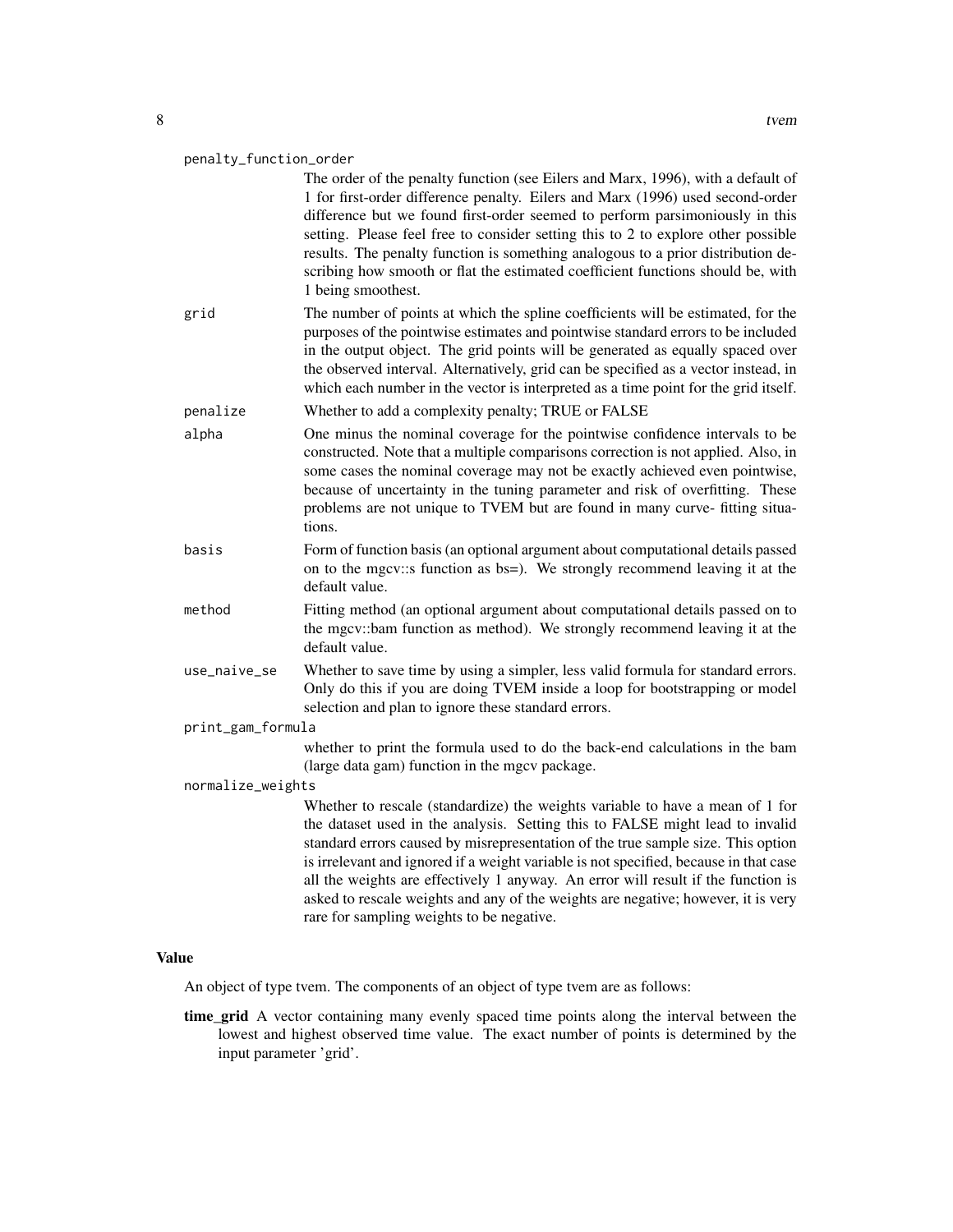- grid\_fitted\_coefficients A list of data frames, one for each smooth function which was fit (including the intercept). Each data frame contains the fitted estimates of the function at each point of time\_grid, along with pointwise standard errors and pointwise confidence intervals.
- invar effects estimates If any variables are specified in invar effects, their estimated regression coefficients and standard errors are shown here.
- model information A list summarizing the options specified in the call to the function, as well as fit statistics based on the log-pseudo-likelihood function. The term pseudo here means that the likelihood function is evaluated as though the correct knot locations were known, as though the observations were independent and, if applicable, as though sampling weights were multiples of a participant rather than inverse probabilities. This allows tvem to be used without specifying a fully parametric probability model.
- **back\_end\_model** The full output from the bam() function from the mgcv package, which was used to fit the penalized spline regression model underlying the TVEM.

#### Note

The interface is based somewhat on the TVEM 3.1.1 SAS macro by the Methodology Center (Li et al., 2017). However, that macro uses either "P-splines" (penalized truncated power splines) or "B-splines" (unpenalized B[asic]-splines, like those of Eilers and Marx, 1996, but without the smoothing penalty). The current function uses penalized B-splines, much more like those of Eilers and Marx (1996). However, their use is more like the "P-spline" method than the "B-spline" method in the TVEM 3.1.1 SAS macro, in that the precise choice of knots is not critical, the tuning is done automatically, and the fitted model is intended to be interpreted in a population-averaged (i.e., marginal) way. Thus, random effects are not allowed, but sandwich standard errors are used in attempt to account for within-subject correlation, similar to working-independence GEE (Liang and Zeger, 1986).

Note that as in ordinary parametric regression, if the range of the covariate does not include values near zero, then the interpretation of the intercept coefficient may be somewhat difficult and its standard errors may be large (i.e., due to extrapolation).

The bam ("Big Additive Models") function in the mgcv package ("Mixed GAM Computation Vehicle with GCV/AIC/REML smoothness estimation and GAMMs by REML/PQL") by Simon Wood is used for back-end calculations (see Wood, Goude, & Shaw, 2015).

#### **References**

Eilers, P. H. C., & Marx, B. D. (1996). Flexible smoothing with B-splines and penalties. Statistical Science, 11: 89-121. <doi:10.1214/ss/1038425655>

Hastie, T, Tibshirani, R. (1993). Varying-coefficient models. Journal of the Royal Statistical Socety, B, 55:757-796. <doi:10.1057/9780230280830\_39>

Li, R., Dziak, J. J., Tan, X., Huang, L., Wagner, A. T., & Yang, J. (2017). TVEM (time-varying effect model) SAS macro users' guide (Version 3.1.1). University Park: The Methodology Center, Penn State. Retrieved from <http://methodology.psu.edu>. Available online at <https://aimlab.psu.edu/tvem/tvemsas-macro/> and archived at <https://github.com/dziakj1/MethodologyCenterTVEMmacros> and <https://scholarsphere.psu.edu/collections/v41687m23q>.

Liang, K. Y., Zeger, S. L. Longitudinal data analysis using generalized linear models. Biometrika. 1986; 73:13-22. <doi:10.1093/biomet/73.1.13>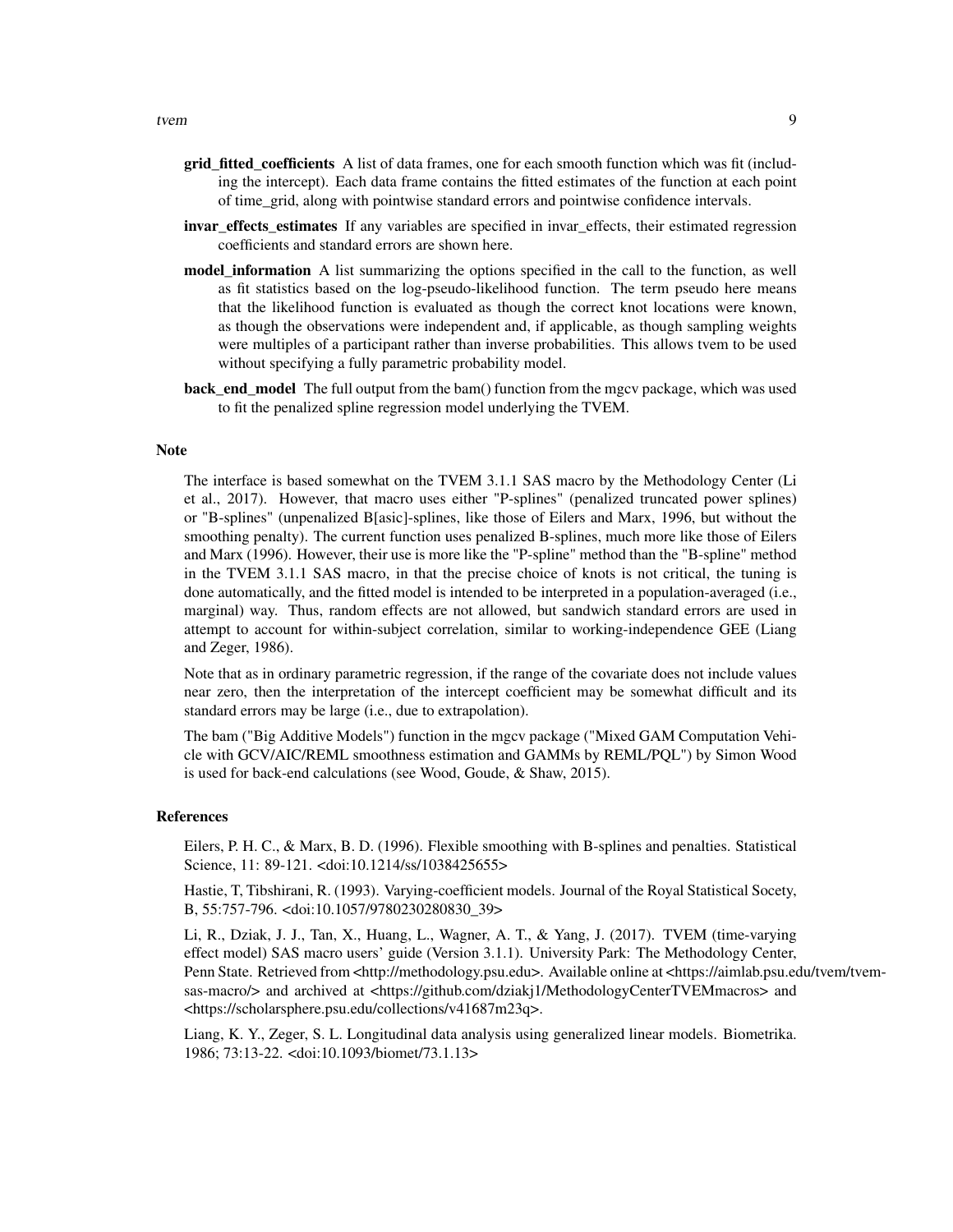Tan, X., Shiyko, M. P., Li, R., Li, Y., & Dierker, L. (2012). A time-varying effect model for intensive longitudinal data. Psychological Methods, 17: 61-77. <doi:10.1037/a0025814>

Wood, S. N., Goude, Y., & Shaw, S. (2015). Generalized additive models for large data sets. Applied Statistics, 64: 139-155. ISBN 10 1498728332, ISBN 13 978-1498728331.

#### Examples

```
set.seed(123)
the_data <- simulate_tvem_example()
tvem_model <- tvem(data=the_data,
             formula=y~x1,
              invar_effects=~x2,
              id=subject_id,
              time=time)
print(tvem_model)
plot(tvem_model)
```